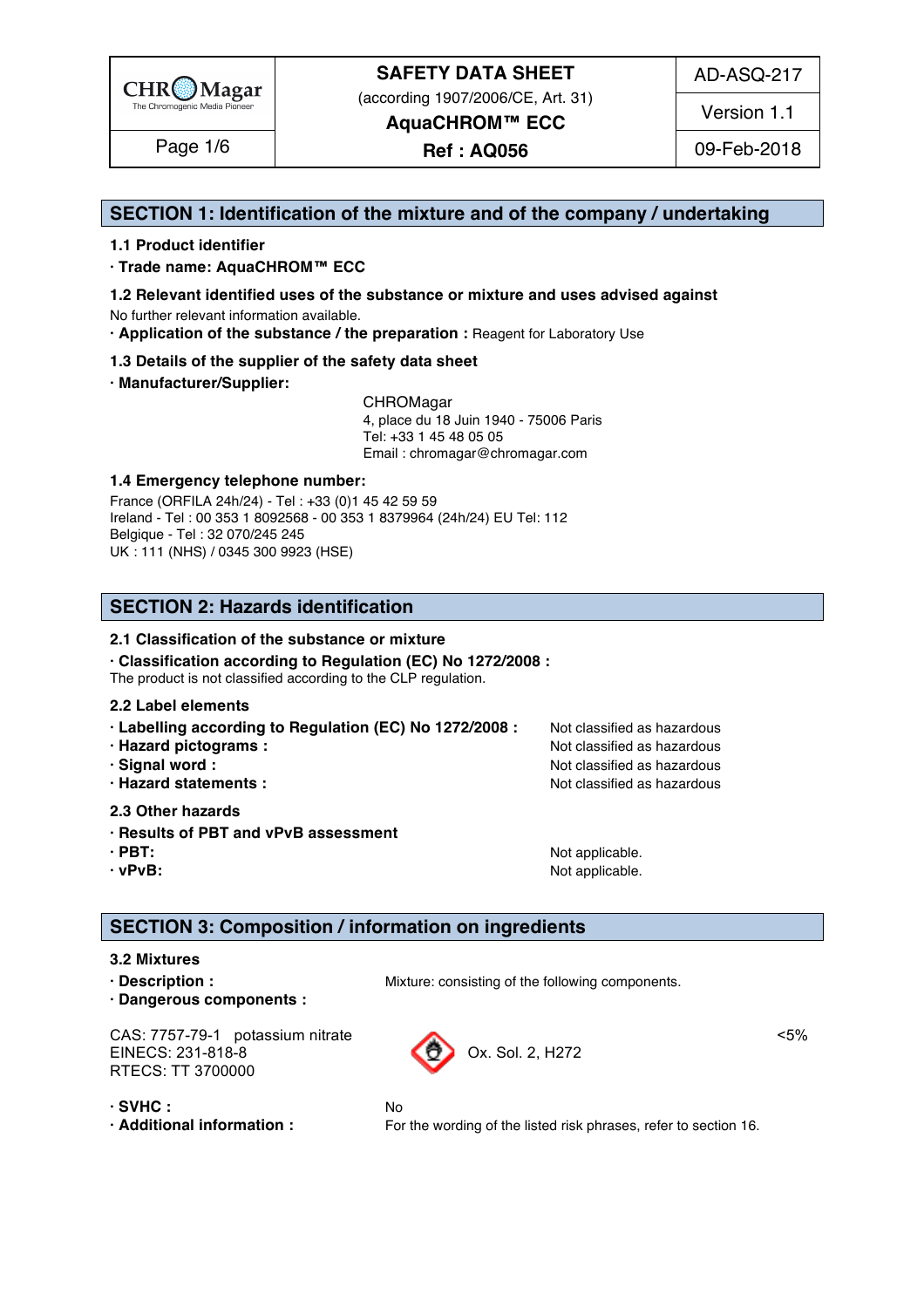

AD-ASQ-217

(according 1907/2006/CE, Art. 31)

**AquaCHROM™ ECC**

Page 2/6 | **Ref : AQ056** 199-Feb-2018

Version 1.1

#### **SECTION 4: First aid measures** 46

**After eye contact : Rinse opened eye for several minutes under running water.** 54

**After swallowing :** Do not induce vomiting; call for medical help immediately.

#### **4.2 Most important symptoms and effects, both acute and delayed :** 56

No further relevant information available. 57

#### **4.3 Indication of any immediate medical attention and special treatment needed :** 58

No further relevant information available. See the control of the control of the control of the control of the control of the control of the control of the control of the control of the control of the control of the contro

#### **SECTION 5: Firefighting measures**

#### **5.1 Suitable extinguishing agents:** 63

CO2, powder or water spray. Fight larger fires with water spray or alcohol resistant foam.

#### **5.2 Special hazards arising from the substance or mixture :** No further relevant information available. 65

#### **5.3 Advice for firefighters** 66

**· Protective equipment :** No special measures required. 67

#### **SECTION 6: Accidental release measures**

### **6.1 Personal precautions, protective equipment and emergency procedures :** 71

No special measures required. Avoid formation of dust.

**6.2 Environmental precautions :** Do not allow product to reach sewage system or any water course. Dilute with plenty of water. The contract of the contract of the contract of the contract of the contract of the contract of the contract of the contract of the contract of the contract of the contract of the contract of the cont

#### **6.3 Methods and material for containment and cleaning up : Pick up mechanically.**

#### **6.4 Reference to other sections :** 76

See Section 7 for information on safe handling. The section of the section of the section of the section of the section of the section of the section of the section of the section of the section of the section of the secti See Section 8 for information on personal protective equipment. See Section 13 for disposal information. The section of the section of the section of the section of the section of the section of the section of the section of the section of the section of the section of the section of t

#### **SECTION 7: Handling and storage**

**7.1 Precautions for safe handling : Keep away from heat and direct sunlight.** 83

Thorough dedusting.

**· Information about fire - and explosion protection:** No special measures required.

**7.2 Conditions for safe storage, including any incompatibilities :** 86

**· Storage :** 87

**· Requirements to be met by storerooms and receptacles :** Store away from light and moisture.

No special requirements.

**· Information about storage in one common storage facility :** Not required. 90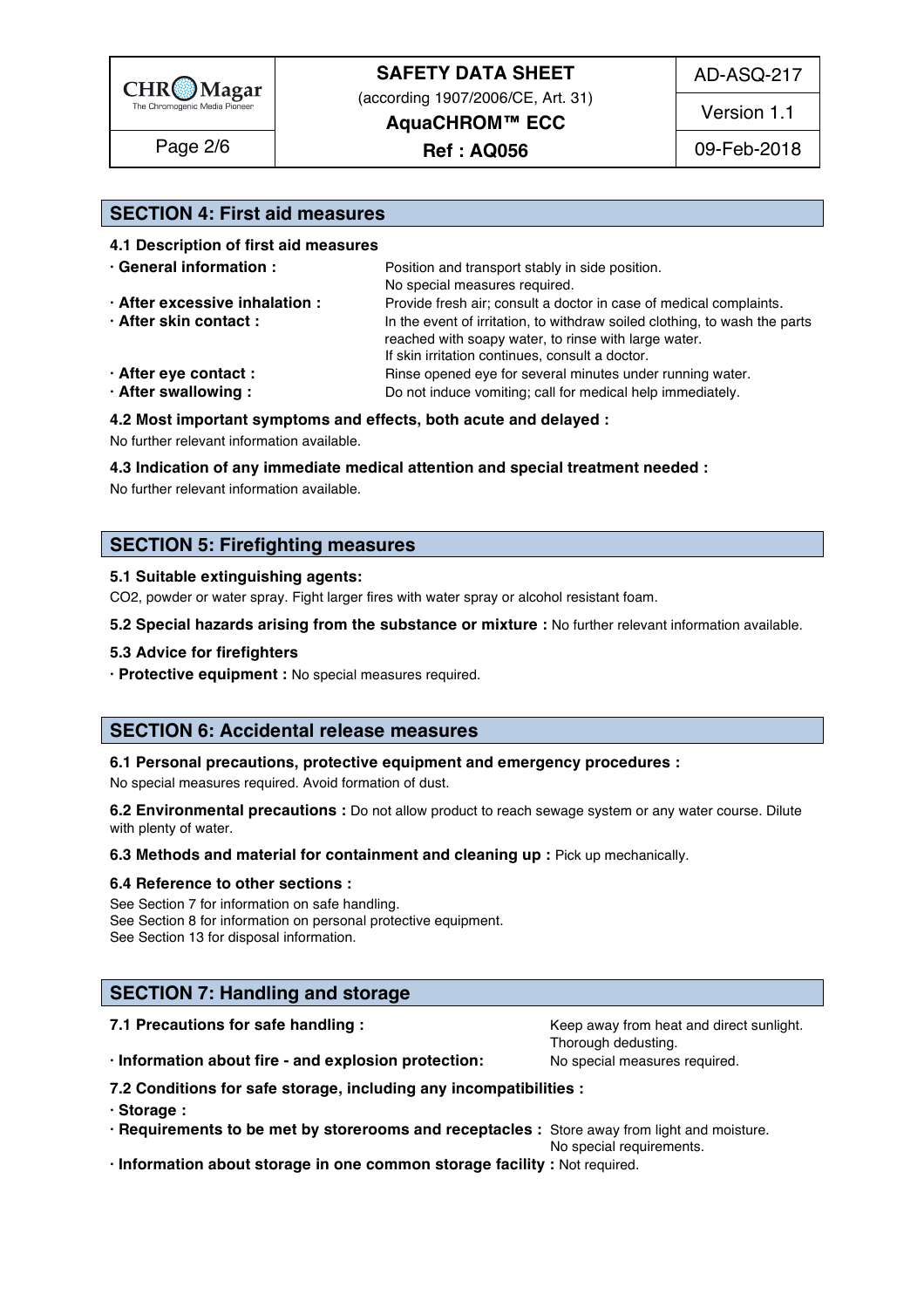

(according 1907/2006/CE, Art. 31)

Version 1.1

Page 3/6 | **Ref : AQ056** 109-Feb-2018

**AquaCHROM™ ECC**

**· Further information about storage conditions :** Store in cool, dry conditions in well sealed

- **· Recommended storage temperature : <br>15-30°C**
- 

receptacles. **Example 2020** 

**7.3 Specific end use(s) : No further relevant information available.** 97.3 Specific end use(s) :

### **SECTION 8: Exposure controls / personal protection**

**· Additional information about design of technical facilities :** No further data; see section 7. 99

#### **8.1 Control parameters** 100

#### **· Ingredients with limit values that require monitoring at the workplace :** 101

The product does not contain any signifiant quantities of materials with critical values that have to be monitored at  $\epsilon$  the workplace. The mass of  $\epsilon$  is a set of  $\epsilon$  is a set of  $\epsilon$  is a set of  $\epsilon$  is a set of  $\epsilon$  is a set of  $\epsilon$  is a set of  $\epsilon$  is a set of  $\epsilon$  is a set of  $\epsilon$  is a set of  $\epsilon$  is a set of  $\epsilon$  is a set of  $\$ 

#### **· Additional information :** 104

The most current valid lists have been used as a basis for the production of this document.

#### **8.2 Exposure controls** 106

- **· Personal protective equipment :** 107
- **· General protective and hygienic measures :** 108

The usual precautionary measures are to be adhered to when handling chemicals.

**Respiratory protection :** In case of brief exposure or low pollution use respiratory filter device. In case of intensive or longer exposure use self-contained respiratory protective device.



**Protection of hands :** Protective gloves.



EN374 gloves for chemicals.

Gloves material : Butyl rubber, BR. **Eye protection :** Safety glasses.



**Body protection :** Protective work clothing.



**SECTION 9: Physical and chemical properties** 

**9.1 Information on basic physical and chemical properties** 

- **· General Information** 115
- **· Appearance :** 116
	-
	-

**Form : Powder 117 Powder 117 Powder** 117 **117 Powder Colour :** Beige 118 **· Odour :** Characteristic 1199 Characteristic 1199 Characteristic 1199 Characteristic 1199 Characteristic 1199 Characteristic 1199 Characteristic 1199 Characteristic 1199 Characteristic 1199 Characteristic 1199 Characteri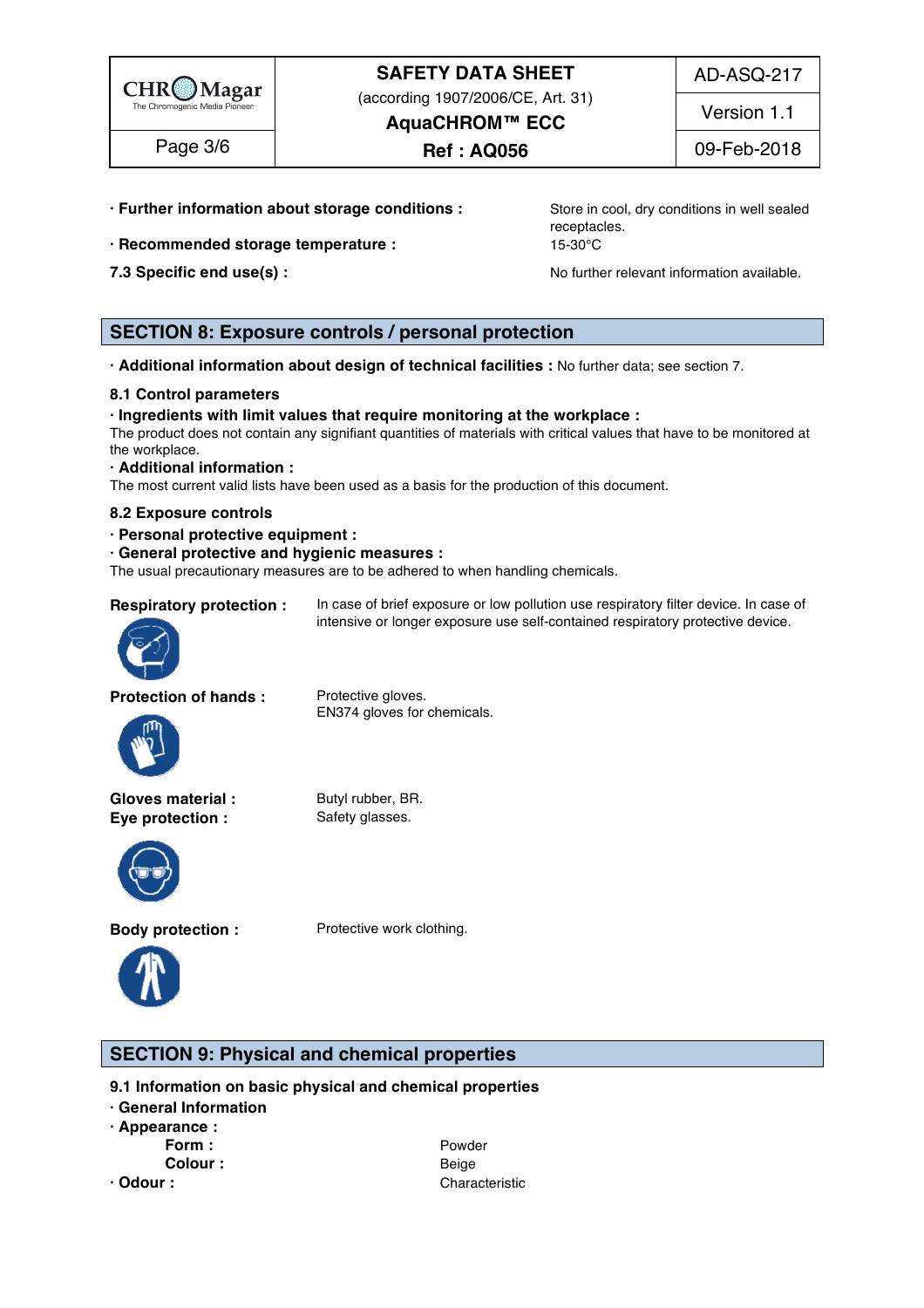|                                                                 | <b>SAFETY DATA SHEET</b>                                   | AD-ASQ-217  |
|-----------------------------------------------------------------|------------------------------------------------------------|-------------|
| $CHR\underset{\text{The Chromogenic Median Pioneer}}{\bigcirc}$ | (according 1907/2006/CE, Art. 31)<br><b>AquaCHROM™ ECC</b> | Version 1.1 |
| Page 4/6                                                        | <b>Ref : AQ056</b>                                         | 09-Feb-2018 |
|                                                                 |                                                            |             |
| · Odour threshold:                                              | Not determined.                                            |             |
| $\cdot$ pH-value :                                              | Not applicable.                                            |             |
| Change in condition                                             |                                                            |             |
| <b>Melting point/Melting range:</b>                             | Undetermined.                                              |             |
| <b>Boiling point/Boiling range:</b>                             | Undetermined.                                              |             |
| · Flash point :                                                 | Not applicable.                                            |             |
| · Flammability (solid, gaseous) :                               | Not determined.                                            |             |
| · Ignition temperature:                                         | Not applicable.                                            |             |
| · Decomposition temperature:                                    | Not determined.                                            |             |
| · Self-igniting:                                                | Product is not self igniting.                              |             |
| · Danger of explosion :<br>· Explosion limits :                 | Product does not present an explosion hazard.              |             |
| Lower:                                                          | Not determined.                                            |             |
| Upper:                                                          | Not determined.                                            |             |
| · Vapour pressure :                                             | Not applicable.                                            |             |
| · Density at 20°C:                                              | $0.5 +/- 0.1$ g/cm <sup>3</sup>                            |             |
| · Relative density:                                             | Not determined.                                            |             |
| · Vapour density:                                               | Not applicable.                                            |             |
| · Evaporation rate :                                            | Not applicable.                                            |             |
| · Solubility in / Miscibility with water :                      | Fully soluble.                                             |             |
| · Segregation coefficient (n-octanol/water) : Not determined.   |                                                            |             |
| Viscosity:                                                      |                                                            |             |
| Dynamic:                                                        | Not applicable.                                            |             |
| Kinematic:                                                      | Not applicable.                                            |             |
| 9.2 Other information :                                         | No further relevant information available.                 |             |

### **SECTION 10: Stability and reactivity**

| 10.1 Reactivity:                                                                   | No further relevant information available.                          |
|------------------------------------------------------------------------------------|---------------------------------------------------------------------|
| 10.2 Chemical stability :                                                          |                                                                     |
| · Thermal decomposition / conditions to be avoided :                               |                                                                     |
|                                                                                    | No decomposition if used and stored according to<br>specifications. |
| 10.3 Possibility of hazardous reactions :                                          | No dangerous reactions known.                                       |
| 10.4 Conditions to avoid :                                                         | No further relevant information available.                          |
| 10.5 Incompatible materials :                                                      | No further relevant information available.                          |
| 10.6 Hazardous decomposition products : No dangerous decomposition products known. |                                                                     |

### **SECTION 11: Toxicological information**

**11.1 Information on toxicological effects** 

| $\cdot$ Acute toxicity : | Based on available data, the classification criteria are not met. |  |  |  |  |
|--------------------------|-------------------------------------------------------------------|--|--|--|--|
|--------------------------|-------------------------------------------------------------------|--|--|--|--|

 $\cdot$  LD/LC50 values relevant for classification :

| 7757-79-1 potassium nitrate                                                                             |
|---------------------------------------------------------------------------------------------------------|
| Oral LD50 3750 mg/kg (rat)                                                                              |
|                                                                                                         |
| Based on available data, the classification criteria are not met.                                       |
| Based on available data, the classification criteria are not met.                                       |
| · Respiratory or skin sensitisation : Based on available data, the classification criteria are not met. |
|                                                                                                         |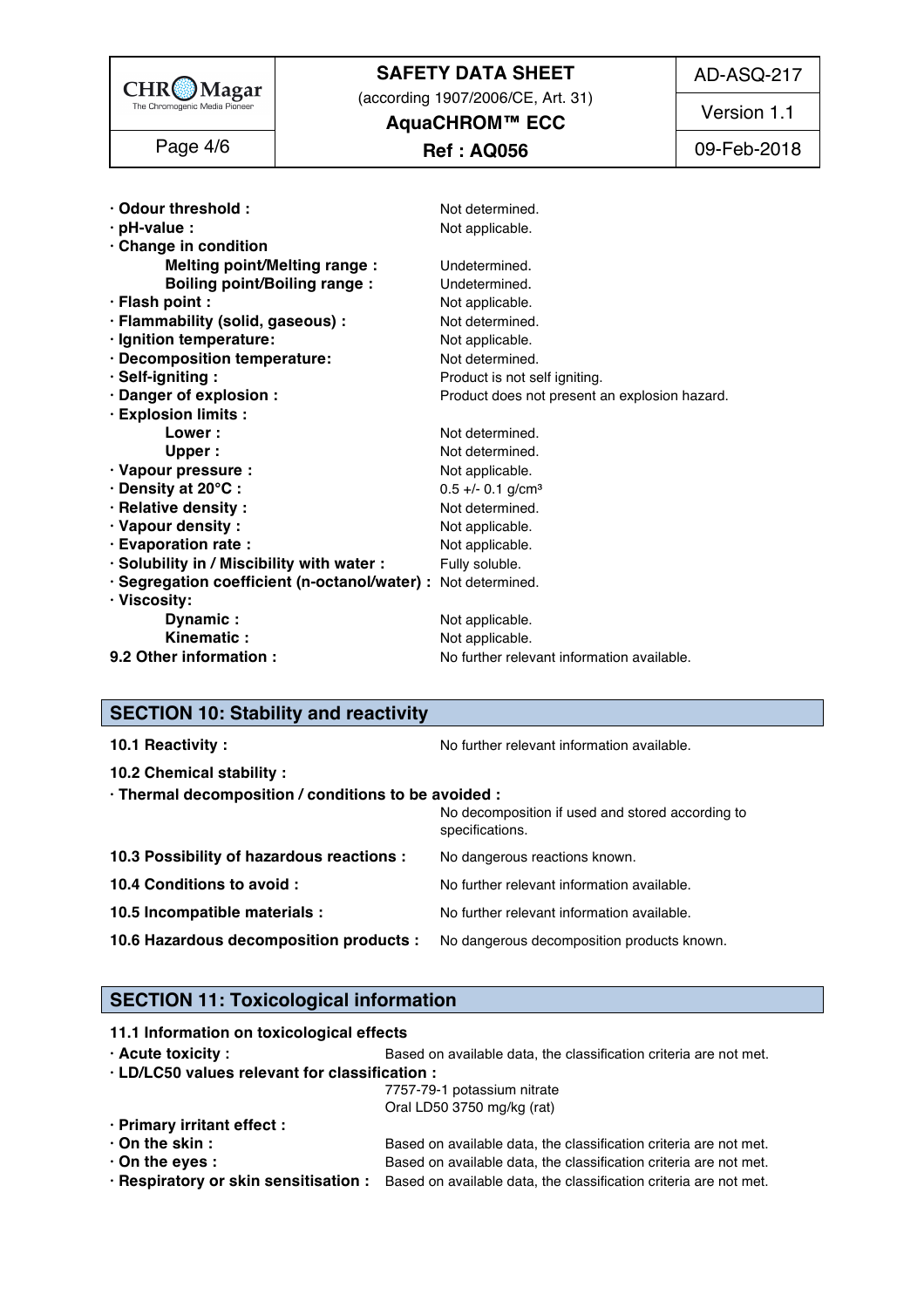

(according 1907/2006/CE, Art. 31)

AD-ASQ-217

**AquaCHROM™ ECC**

### Page 5/6 | **Ref : AQ056** 199-Feb-2018

Version 1.1

**· CMR effects (carcinogenity, mutagenicity and toxicity for reproduction) :** 169

- 
- 
- 
- 
- 

**· Germ cell mutagenicity :** Based on available data, the classification criteria are not met.<br>**Reproductive toxicity :** Based on available data, the classification criteria are not met. Based on available data, the classification criteria are not met. **· STOT-single exposure :** Based on available data, the classification criteria are not met. **· STOT-repeated exposure :** Based on available data, the classification criteria are not met. **· Aspiration hazard :** Based on available data, the classification criteria are not met.

### **SECTION 12: Ecological information**

| 12.1 Toxicity                                                                        |                                                                                  |  |  |
|--------------------------------------------------------------------------------------|----------------------------------------------------------------------------------|--|--|
| · Aquatic toxicity:                                                                  | No further relevant information available.                                       |  |  |
| 12.2 Persistence and degradability :                                                 | No further relevant information available.                                       |  |  |
| 12.3 Bioaccumulative potential :                                                     | No further relevant information available.                                       |  |  |
| 12.4 Mobility in soil :<br>· Additional ecological information:<br>· General notes : | No further relevant information available.<br>Generally not hazardous for water. |  |  |
| 12.5 Results of PBT and vPvB assessment                                              |                                                                                  |  |  |
| $\cdot$ PBT :                                                                        | Not applicable.                                                                  |  |  |
| $\cdot$ vPvB :                                                                       | Not applicable.                                                                  |  |  |
| 12.6 Other adverse effects :                                                         | No further relevant information available.                                       |  |  |

#### **SECTION 13: Disposal considerations**

| · Recommendation :<br>Must be specially treated according to official regulations.<br>Smaller quantities can be disposed of with household waste.<br>· Uncleaned packaging : | 13.1 Waste treatment methods |                                                          |
|------------------------------------------------------------------------------------------------------------------------------------------------------------------------------|------------------------------|----------------------------------------------------------|
|                                                                                                                                                                              |                              |                                                          |
|                                                                                                                                                                              |                              |                                                          |
|                                                                                                                                                                              |                              |                                                          |
|                                                                                                                                                                              | $\cdot$ Recommendation :     | Disposal must be made according to official regulations. |

### **SECTION 14: Transport information**

| <b>14.1 UN-Number</b><br>· ADR, ADN, IMDG, IATA :                            | Void            |
|------------------------------------------------------------------------------|-----------------|
| 14.2 UN proper shipping name<br>· ADR, ADN, IMDG, IATA :                     | Void            |
| 14.3 Transport hazard class(es)<br>· ADR, ADN, IMDG, IATA<br>$\cdot$ Class : | Void            |
| 14.4 Packing group<br>$\cdot$ ADR, IMDG, IATA :                              | Void            |
| 14.5 Environmental hazards :                                                 | Not applicable. |
| 14.6 Special precautions for user :                                          | Not applicable. |
| 14.7 Transport in bulk according to Annex II of Marpol and the IBC Code :    |                 |

Not applicable. 211